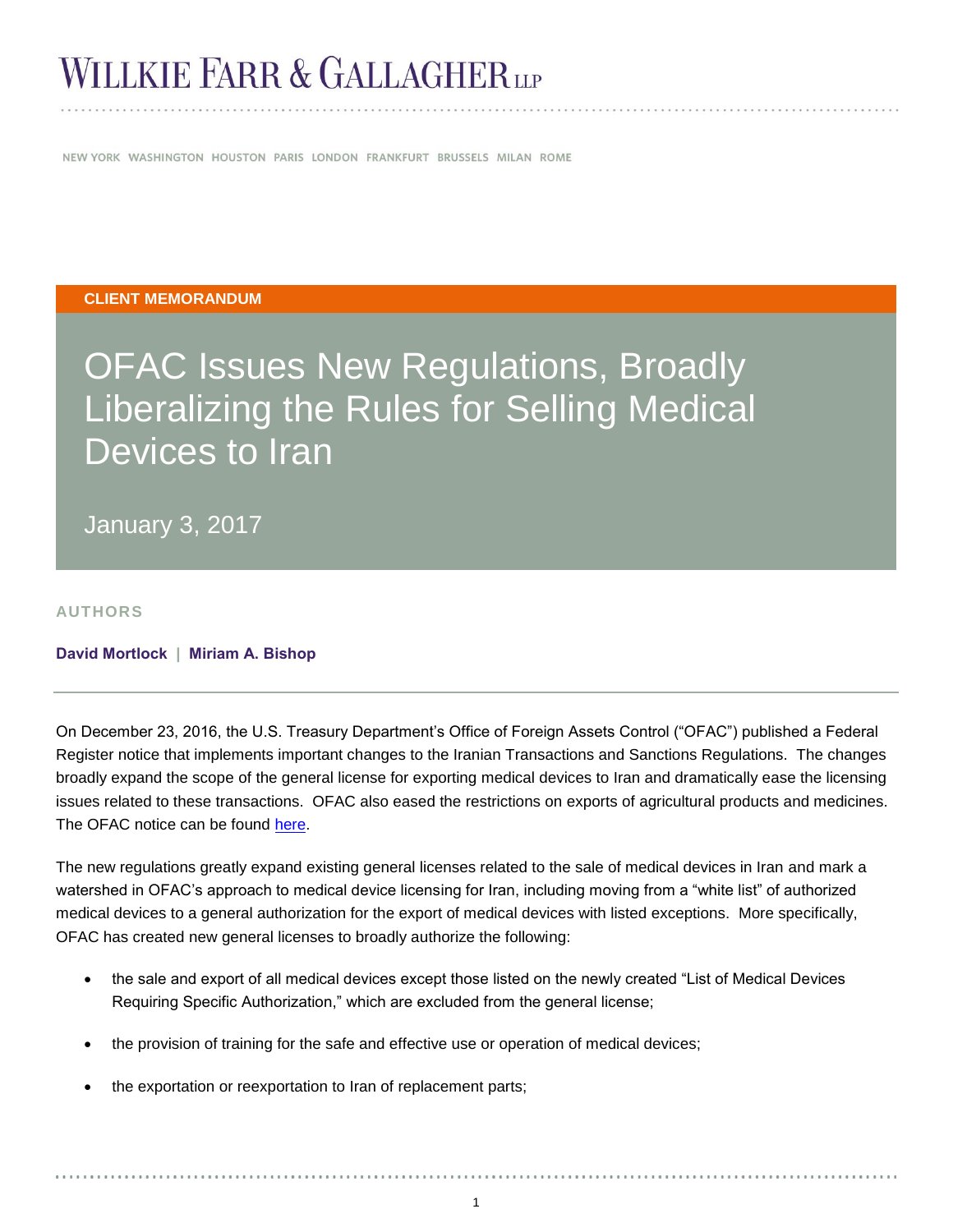### **OFAC Issues New Regulations, Broadly Liberalizing the Rules for Selling Medical Devices to Iran Continued**

- the storage of replacement parts for future use;
- the exportation and reexportation to Iran of software and services related to the operation, maintenance, and repair of medical devices previously exported pursuant to an OFAC authorization; and
- the importation into the United States of items previously exported pursuant to an OFAC authorization in connection with product recalls, adverse events, or other safety concerns.

### *Changes Related to the Sale of Medical Devices to Iran*

The new regulations represent a fundamental change in OFAC's approach for Iran with respect to the licensing of medical devices classified as EAR99 under the U.S. Export Administration Regulations. Under the prior regulations, OFAC published a positive list of items, known as the "List of Medical Supplies," that were permitted to be exported to Iran under a general license. OFAC has now moved to a negative list, meaning that all EAR99 medical devices will be authorized for sale and export to Iran EXCEPT those that are explicitly excluded as specified in a new "List of Medical Devices Requiring Specific Authorization," which will be maintained on OFAC's website on the Iran Sanctions page. The exportation or reexportation of medical devices to military, intelligence, or law enforcement purchasers or importers remains prohibited.

With respect to training, OFAC had added a new provision to the regulations to broadly authorize the provision of training necessary and ordinarily incident to the safe and effective use or operation of medical devices exported or reexported pursuant to the newly expanded general license. Two limitations apply: any technology released pursuant to the general license must be classified as EAR99; and such training may not be provided to any military, intelligence, or law enforcement entity, or any official or agent thereof.

The new general license for replacement parts removes the limitation of a one-for-one replacement and broadly authorizes the exportation and reexportation of replacement parts for authorized medical devices, both those that are intended to replace a broken or nonoperational component of a medical device previously authorized for sale to Iran and where such replacement parts are ordinarily incident and necessary to the proper preventative maintenance of medical devices sold pursuant to the general license. Some limitations apply. The replacement parts must be classified as EAR99 and cannot be sold to military, intelligence, or law enforcement entity, or any official or agent thereof. The number of such replacement parts that are exported or reexported to and stored in Iran must be limited to the number of corresponding parts in use in relevant medical devices in Iran. In addition, the broken or nonoperational replacement parts that are being replaced must be promptly exported, reexported, or otherwise provided to a non-Iranian entity located outside of Iran.

OFAC has also created a new general license authorizing the sale and exportation of EAR99 software necessary for the installation and operation of authorized medical devices or replacement parts and the conduct of related transactions. Software updates are also authorized when intended for and limited to safety and service updates and the correction of system or operational errors in medical devices, replacement parts, and associated software that were previously

### **WILLKIE FARR & GALLAGHERUP**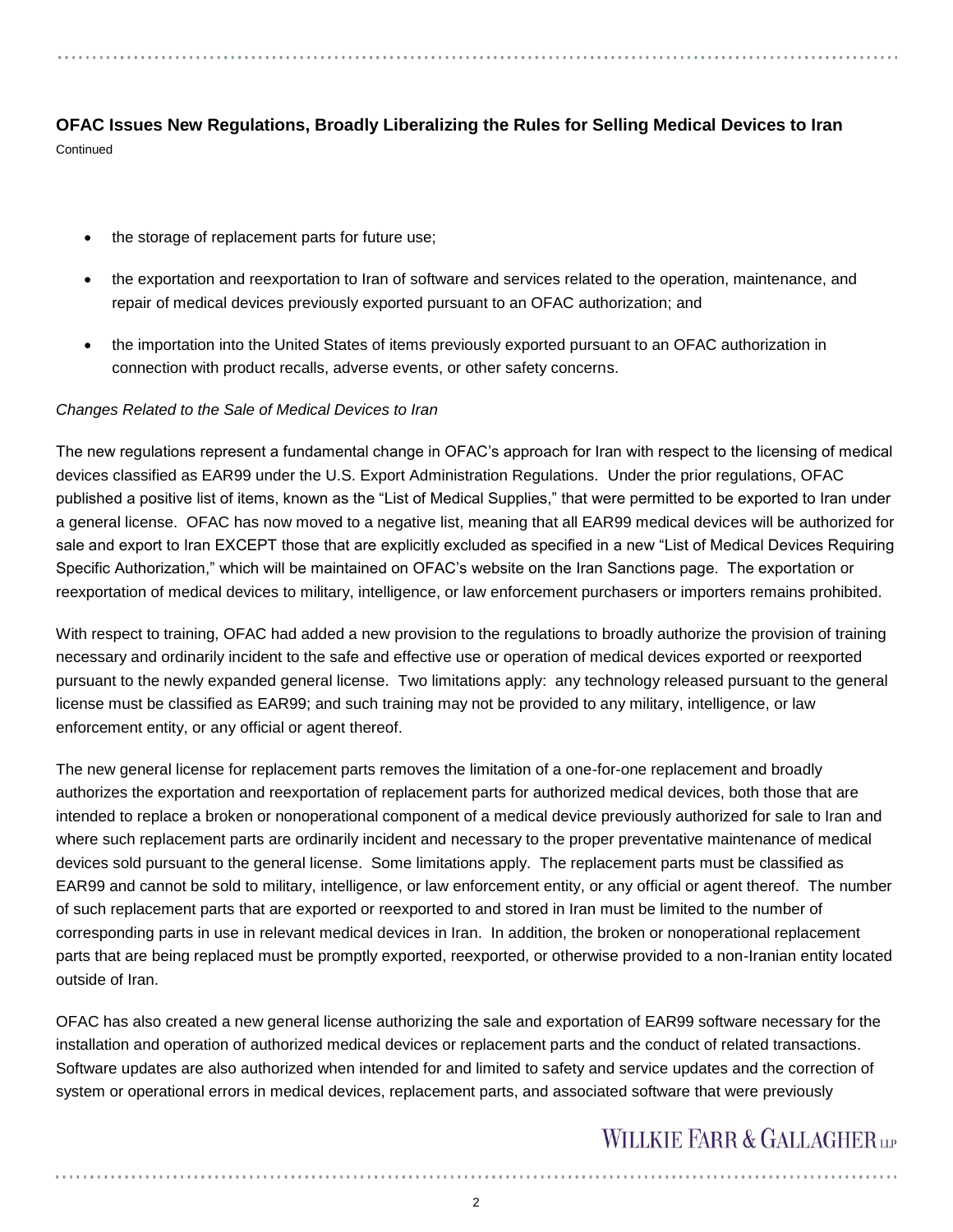# **OFAC Issues New Regulations, Broadly Liberalizing the Rules for Selling Medical Devices to Iran**

**Continued** 

exported pursuant to a valid OFAC license/general license. Again, this is limited to EAR99 software, and the updates may be exported or reexported only to the same end user that received the original software.

The new general license also covers services for the repair of authorized medical devices. More specifically, the general license authorizes the provision of services necessary to maintain and repair medical devices that previously were exported or reexported pursuant to an OFAC general or specific license, including inspection, testing, calibration, or repair services to ensure patient safety or effective operation of the devices. The services may not substantively alter the functional capacities of the medical device as originally authorized for export or reexport or be provided to a military, intelligence, or law enforcement entity.

Finally, OFAC has provided a new general license to authorize the importation into the United States of medical devices that were previously authorized for export or reexport to Iran that are broken, defective, or nonoperational or connected to product recalls, adverse events, or other safety concerns.

### *Other Changes*

In addition to the medical device changes discussed above, OFAC also created a general license to provide training related to the safe and effective use of OFAC authorized agricultural commodities. In addition, training related to the safe and effective use of medicine is also authorized under a general license. In both cases, any technology released must be classified as EAR99; and no training may be provided to any military, intelligence, or law enforcement entity, or any official or agent thereof.

Finally, the new regulations clarify the definition of goods that have entered into Iranian commerce, stating that these goods do not include: (1) goods exported or reexported to Iran under a valid OFAC authorization; or (2) goods transported on a vessel or aircraft, as well as the vessel or aircraft itself, that passed though Iranian territorial waters or stopped at a port or place in Iran en route to a destination outside of Iran and that have not otherwise come into contact with Iran.

### *Conclusion*

The changes to the OFAC regulations should greatly ease the licensing and administrative compliance burdens for those involved in the sale of medical devices to Iran. Exporters should ensure they remain compliant with the remaining limitations of the general licenses, including conducting sufficient due diligence on end users in Iran.

## WILLKIE FARR & GALLAGHER